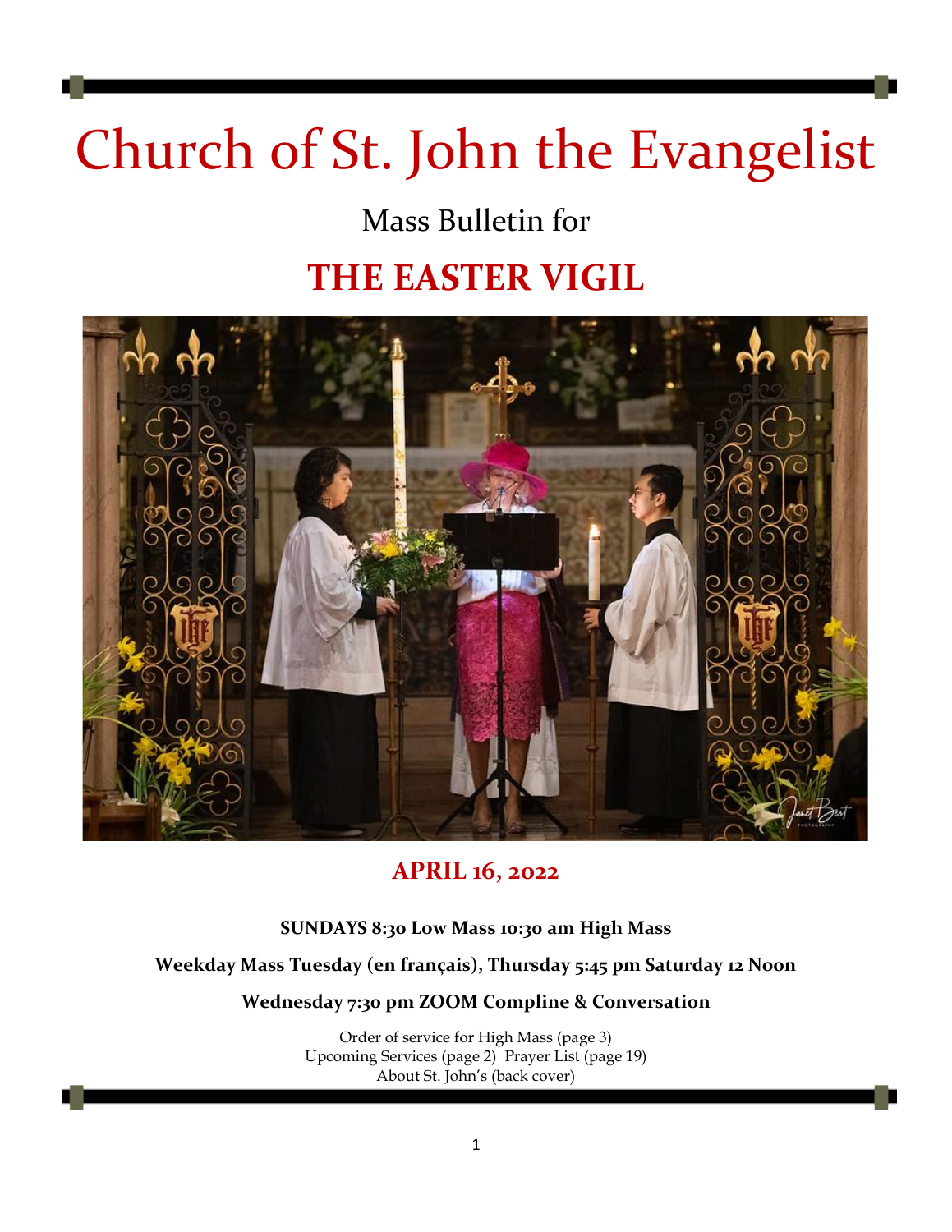### **Services at St. John the Evangelist**

| SUNDAYS 8:30 Low Mass 10:30 am High Mass                                                                       |                         | In church        |  |
|----------------------------------------------------------------------------------------------------------------|-------------------------|------------------|--|
| Wednesday 7:30 p.m. Compline & Conversation                                                                    |                         | <b>ZOOM</b>      |  |
| Friday 7:00 p.m.                                                                                               | sept à huit Bible Study | <b>ZOOM</b>      |  |
| WEEKDAY MASSES. TUESDAY 5:45 pm (en français) THURSDAY 5:45 pm                                                 |                         |                  |  |
| <b>SATURDAY 12 NOON</b>                                                                                        |                         | <b>In Church</b> |  |
| THE REPORT OF THE REPORT OF REAL PROPERTY OF THE PERSON IS TO PERSON THE REAL PROPERTY OF THE REAL PROPERTY OF |                         |                  |  |

### **Wednesday & Friday Holy Eucharist at Christ Church Cathedral 12:15**

Permanent Zoom link:<https://zoom.us/j/332912007> (or by phone **438-809-7799** Meeting ID: 332 912 007)

# **EASTER AT THE REDROOF**

### **EASTER SUNDAY Low Mass** *8:30* **High Mass** *10:30 am April 17*

*Easter Mass will be live streamed on* YouTube: [@redroof church](https://www.youtube.com/channel/UCwbXGa7DEPvTyeBjEdoqT1w) and later put on [facebook.com/redroof.ca](https://www.facebook.com/redroof.ca)

*In addition, there will be masses on Monday's throughout April at 5:45 pm*



For those visiting for the first time, welcome to St. John the Evangelist! And for our parishioners returning to worship in the church, welcome back! We ask that you please respect the following social distancing measures while worshipping in the church:

- **Masks are required throughout the service.**
- **Please clean your hands with sanitizer on the way in.**
- **Communion will be distributed from the nave of the church, just before the gates. Please keep a one-meter distance from each other. There are markings on the floor**
- **Singing is permitted but only with a mask on.**
- The **bathroom** is located in the hallway to the left, through the door at the back of the church.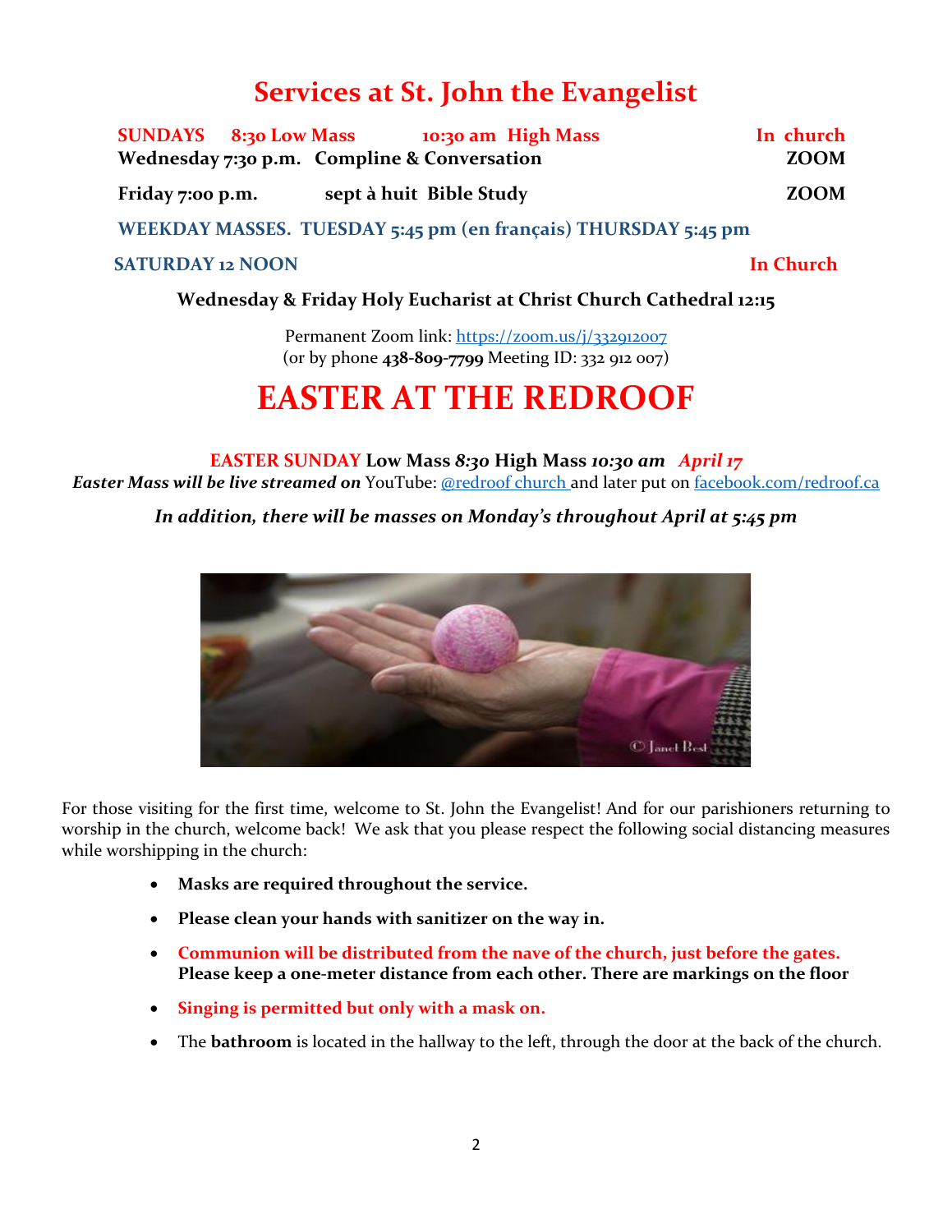# **HOLY SATURDAY, THE EASTER VIGIL**

April 16 8:00 pm

### **THE LIGHTING OF THE NEW FIRE AND BLESSING OF THE PASCHAL CANDLE**

At the south door. *In the darkness, a fire is kindled. The priest then blesses the new fire, saying,*

*Priest:* The Lord be with you. *People:* And with thy spirit.

Let us pray. O God, who through thy Son, who is the true cornerstone, hast bestowed upon thy faithful people the fire of thy brightness: we beseech thee that thou wouldest sanctify this new fire, now struck by us from the flintstone, to be profitable to our service: and grant unto us that by this Paschal Feast we may be so inflamed with heavenly desires, that we may with pure hearts and minds attain unto the feast of thy eternal brightness. Through the same Jesus Christ our Lord. Amen.

*The Paschal Candle is marked with a Cross, the Alpha and Omega, and the year saying*

Christ yesterday and today, the Beginning and the End, Alpha and Omega; all time belongs to him and all the ages; to him be glory and power through every age for ever. **Amen.**

H*e inserts five grains of incense into the candle in the form of a cross, saying*, By his holy and glorious wounds may Christ our Lord guard us and keep us*.* **Amen.**

*He then lights the candle from the new fire, saying*, May the LIGHT OF CHRIST, gloriously rising, scatter the darkness of heart and mind*.*

*He gives the Candle to the Deacon and Blesses, it saying,* 

Pour thine abundant blessing upon this lighted candle, we beseech thee, almighty God; look down upon it, invisible creator of new life, as it shines in the darkness; that not only the sacrifice that is offered this night may shine by the secret mixture of thy light; but also that in whatever place any part of this mystically blessed candle shall be brought, the power of thy majesty be present and the malice of satanic deceit may be driven away. Through Christ our Lord. **Amen**

*Deacon:* The Light of Christ. *People:* **Thanks be to God.**

*After the third proclamation, the tapers of the people are lighted, and the candle is placed on a temporary stand in the chancel, next to the place from which the Deacon sings* The Exsultet.

Now let the Angelic host of heaven rejoice: let the divine mysteries rejoice: and for the victory of the mighty King let the trumpet of salvation sound forth. Let the earth also be glad, illumined by the rays of this great brightness, and enlightened by the splendour of the eternal King let her know that she hath put away the darkness of the whole world. Let our mother the Church also rejoice, adorned with the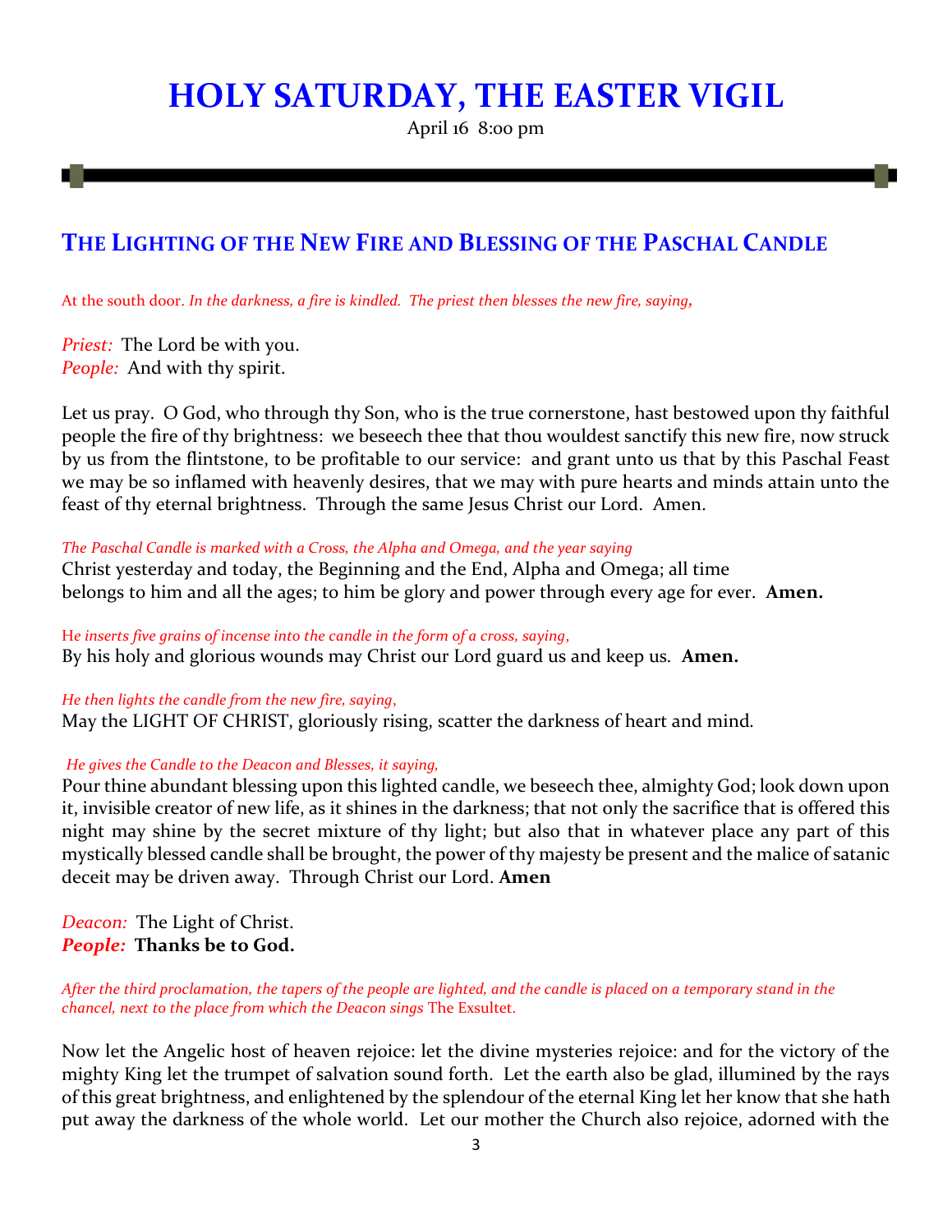brightness of so great a light: and let this temple resound with the triumphant voices of the peoples. Wherefore, dearly beloved brethren, who are here present in the wondrous clearness of this holy light, join with me I beseech you, in calling upon the mercy of almighty God. That he who hath been pleased, for no merit of mine, to admit me into the number of his Levites: may pour upon me the brightness of his light, and make me meet to proclaim the praises of this candle. Through Jesus Christ his Son our Lord: Who liveth and reigneth with him in the unity of the Holy Ghost, God. Throughout all ages, world without end. Amen.

*Deacon:* The Lord be with you*. People:* **And with thy spirit**. *Deacon:* Lift up your hearts*. People:* **We lift them up unto the Lord** *Deacon:* Let us give thanks unto our Lord God*. People:* **It is meet and right so to do.**

It is very meet and right that we should, with the whole affection of our heart and mind, and with the service of our lips, give praise unto the invisible God, the Father Almighty. And unto his only begotten Son, Jesus Christ our Lord. Who paid for us to the eternal Father the debt of Adam's transgression: and with his dear blood wiped away the reproach of our former offences. For this is the Paschal Feast wherein the very Lamb is slain, by whose blood the doorposts of the faithful are made holy.

This is the night, wherein of old thou didst lead forth our fathers, the children of Israel out of Egypt, and didst make them to pass as on dry land through the Red Sea. Yea, this is the night, that with the brightness of the pillar hath purged away the darkness of iniquity.

This is the night, which throughout the whole world today doth separate them that believe in Christ from the wickedness of the age, and from the darkness of transgressions, reneweth them unto grace, restoreth them to holiness.

This is the night wherein, breaking the chains of death, Christ ascended from hell in triumph. For nought indeed had it profited us to be born, if it had it not profited us to be redeemed. O how wonderful the condescension of thy loving kindness! O how inestimable the goodness of thy love: who to redeem a slave didst deliver up thy Son! O truly necessary sin of Adam, which by the death of Christ was done away! O happy fault, which was counted worthy to have such and so great a Redeemer! O night truly blessed, which alone was worthy to know the time and hour wherein Christ rose again from hell!

This is the night whereof it is written: And the night is as clear as the day: and, then shall my night be turned into day. The sanctifying power therefore of this night putteth to flight the deeds of wickedness, washeth away sins: restoreth innocence to the fallen, and joy to them that mourn: casteth out enmities, prepareth concord, and boweth down principalities.

Therefore in this night of grace accept, O holy Father, the evening sacrifice of this incense: which by the hands of thy ministers, Holy Church doth lay before thee, in the solemn offering of this candle, made from the work of bees. But we already know the excellency of this pillar, which for the honour of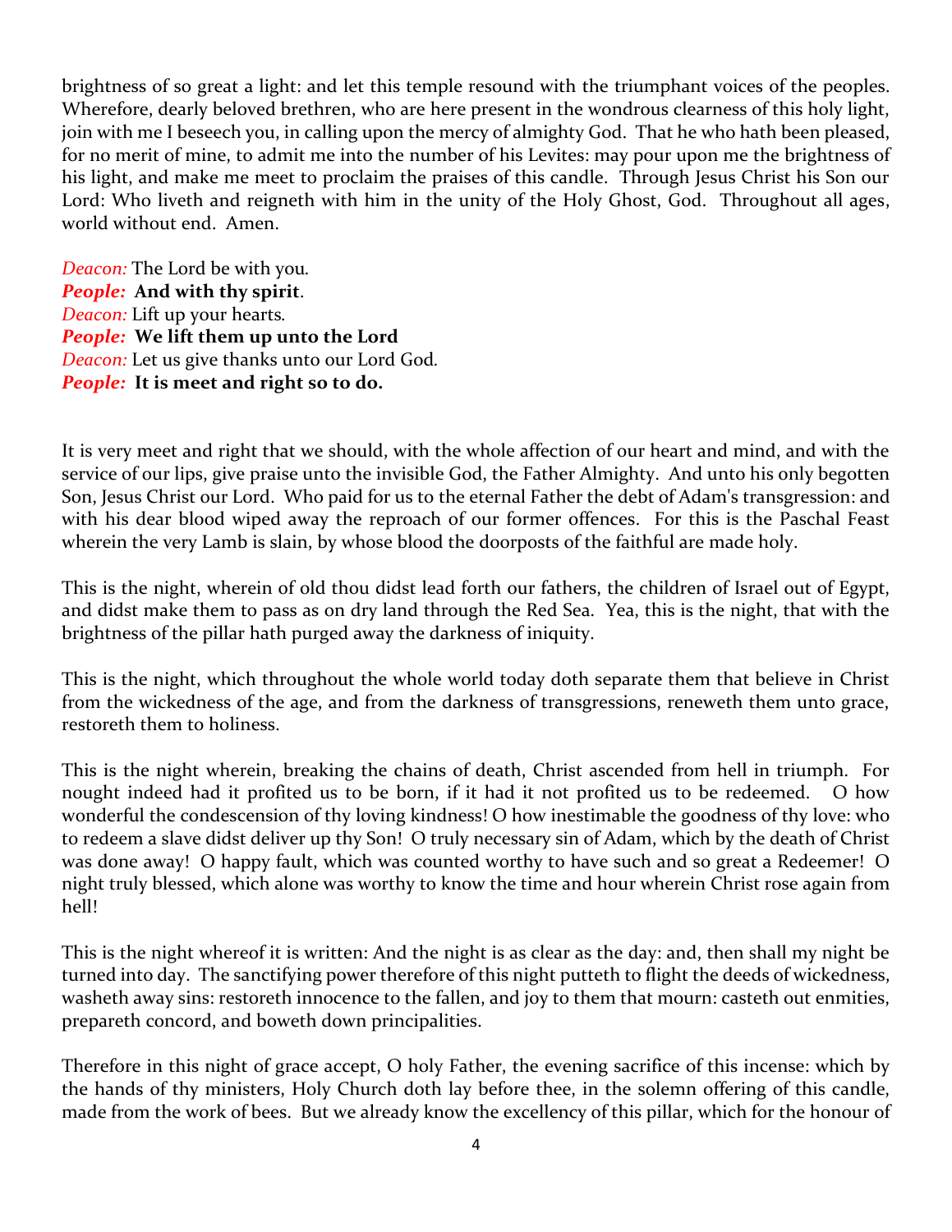God the sparkling fire doth kindle. Which, though it be divided into parts, suffereth not loss by the borrowing of its light. For it is fed by melting wax, which the bee the mother hath wrought into the substance of this precious candle. O night truly blessed, which did spoil the Egyptians, and make rich the Hebrews! O night wherein heavenly things are joined unto earthly, things human unto things divine! We therefore pray thee, O Lord: that this candle, consecrated to the honour of thy name, may continue without ceasing to vanquish the darkness of this night. That, being accepted for a savour of sweetness, it may be mingled with the lights of heaven. May the morning star find it burning, that morning star, I say, which knoweth not his going down. That star, which rising again from hell, steadfastly giveth light to all mankind. We therefore pray thee, O Lord that thou wouldest vouchsafe to rule, govern and preserve with thy continual protection us thy servants, the whole clergy and thy most faithful people: together with our most blessed father *JUSTIN* and our Bishop, Mary, granting us peaceful times in this our pascal joy. Look also on those who rule in power, and by the ineffable gift of thy goodness and mercy direct their thoughts to justice and peace, that from the busy toil of earth they may attain unto the heavenly country with all thy people. Through the same Jesus Christ thy Son our Lord: Who liveth and reigneth with thee in the unity of the Holy Ghost, God throughout all ages, world without end. **Amen.**



**THE PROPHECIES**

### **THE FIRST PROPHECY: THE CREATION**

*A Reading from the Story of Creation from the Book of Genesis*

### **COLLECT**

O God, who in a wondrous manner didst create the race of man, and still more wondrously hast redeemed the same: grant us, we beseech thee, so steadfastly to withstand all the crafts and devices of sin, that we may be found worthy to attain everlasting felicity. Through Jesus Christ our Lord. **Amen.**

### **THE SECOND PROPHECY: THE FLOOD**

*A Reading from the Story of the Flood from Genesis*

### **COLLECT**

O God of unchangeable power and eternal light: look favourably upon thy whole Church, that wonderful and sacred mystery; and by the tranquil operation of thy perpetual providence carry out the work of man's salvation; that things which were cast down may be raised up, and that all things may return into unity through him by whom all things were made, even thy Son Jesus Christ our Lord. **Amen**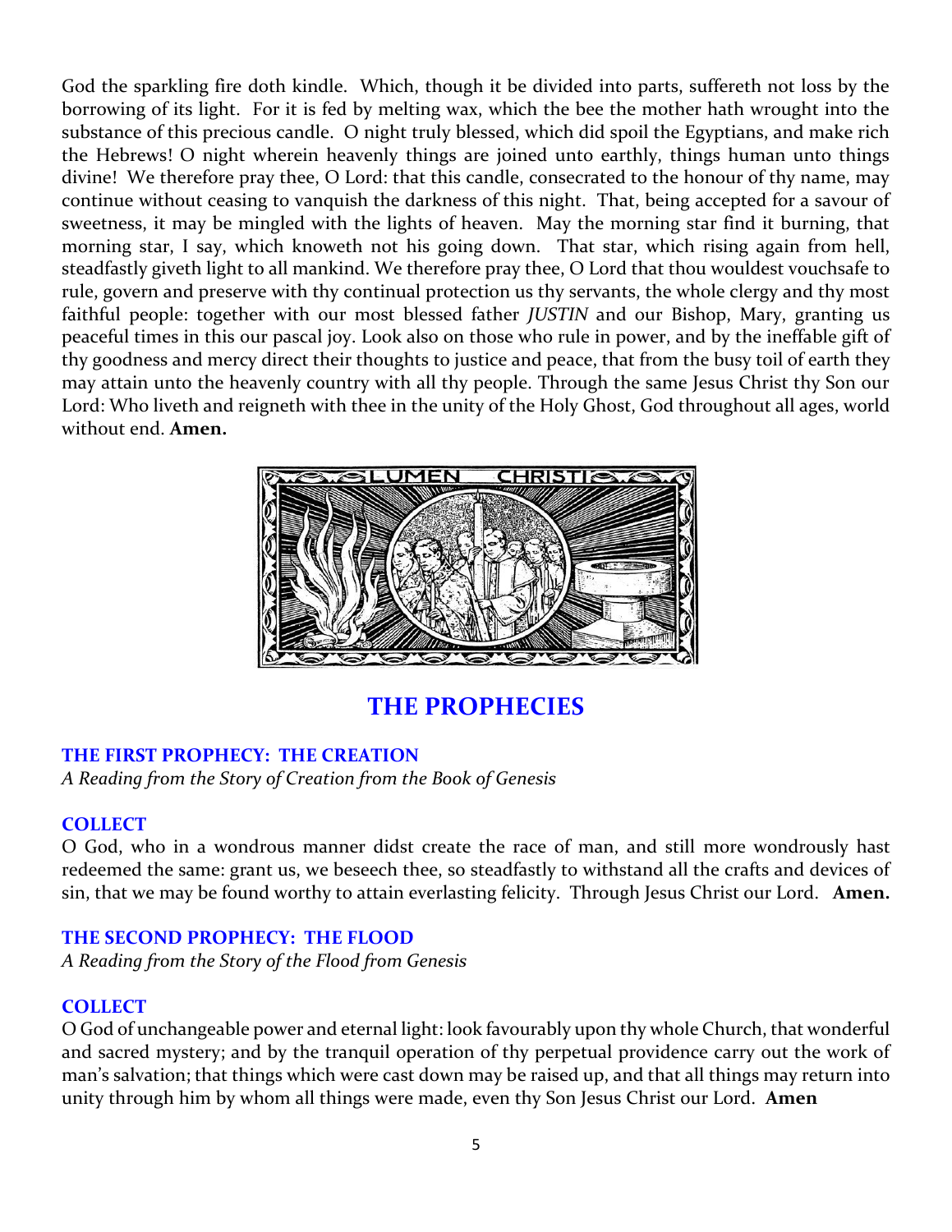### **THE THIRD PROPHECY: THE PASSAGE THROUGH THE RED SEA**

*A Reading from Exodus*

### **CANTICLE**

*We will sing unto the Lord: for He has triumphed gloriously: the horse and his rider hath He thrown into the midst of the sea: the Lord is my strength and song, and He is become my salvation. He is my God, and I will praise Him: my Father's God and I will exalt Him. The Lord is a man of war: the Lord is his Name.*

### **COLLECT**

O God, who hast ordained that thy mighty works of old should enlighten even this our present generation: who didst by the mighty defence of thy right hand deliver one people from persecution in the land of Egypt to be a figure of the salvation of all nations by the washing of regeneration: grant, we pray thee, that the fullness of all mankind, being delivered from its present bondage, may be made sons of Abraham and worthy members of thy true Israel. Through Jesus Christ our Lord. **Amen.**

### **THE FOURTH PROPHECY: THE BRANCH OF THE LORD**

*A reading from Isaiah* 

### **CANTICLE**

*My well-beloved hath a vineyard in a very fruitful hill. And he fenced it, and gathered out the stones thereof: and planted it with the choicest vine: and built a tower in the midst of it. And also made a winepress therein: for the vineyard of the Lord of hosts is the house of Israel.*

### **COLLECT**

O God, who by the mouth of thy holy prophets hast manifest Thyself before all the children of the Church, to be in all places of thy dominion, the sower of good seed and the husbandman of thine elect branches: grant unto thy peoples, that, the vineyard of thy planting and the harvest of thy sowing being purged of all thorns and briars, they may be made to bring forth worthy fruit in abundance, through Jesus Christ our Lord. **Amen.**

### **THE BLESSING OF THE BAPTISMAL WATER**

*Priest:* The Lord be with you*. People:* **And with thy spirit**. *Priest:* Lift up your hearts*. People:* **We lift them up unto the Lord** *Priest:* Let us give thanks unto our Lord God*. People:* **It is meet and right so to do.**

#### *A large vessel of water is set up before the congregation*

*Priest:* It is very meet, right, and our bounden duty, that we should give thanks unto thee, O Lord Holy Father almighty, everlasting God whose invisible power produces through his sacrament remarkable effects. O God, whose Spirit moved over the face of the waters, when the earth was without form and void at its creation: behold with thy good pleasure the family of thy Church, and make the grace of thy regeneration abound therein, for thou dost with the rivers of thy plenteous mercy make glad the city of the redeemed: and open unto us the fountains of baptism through the whole world for the healing of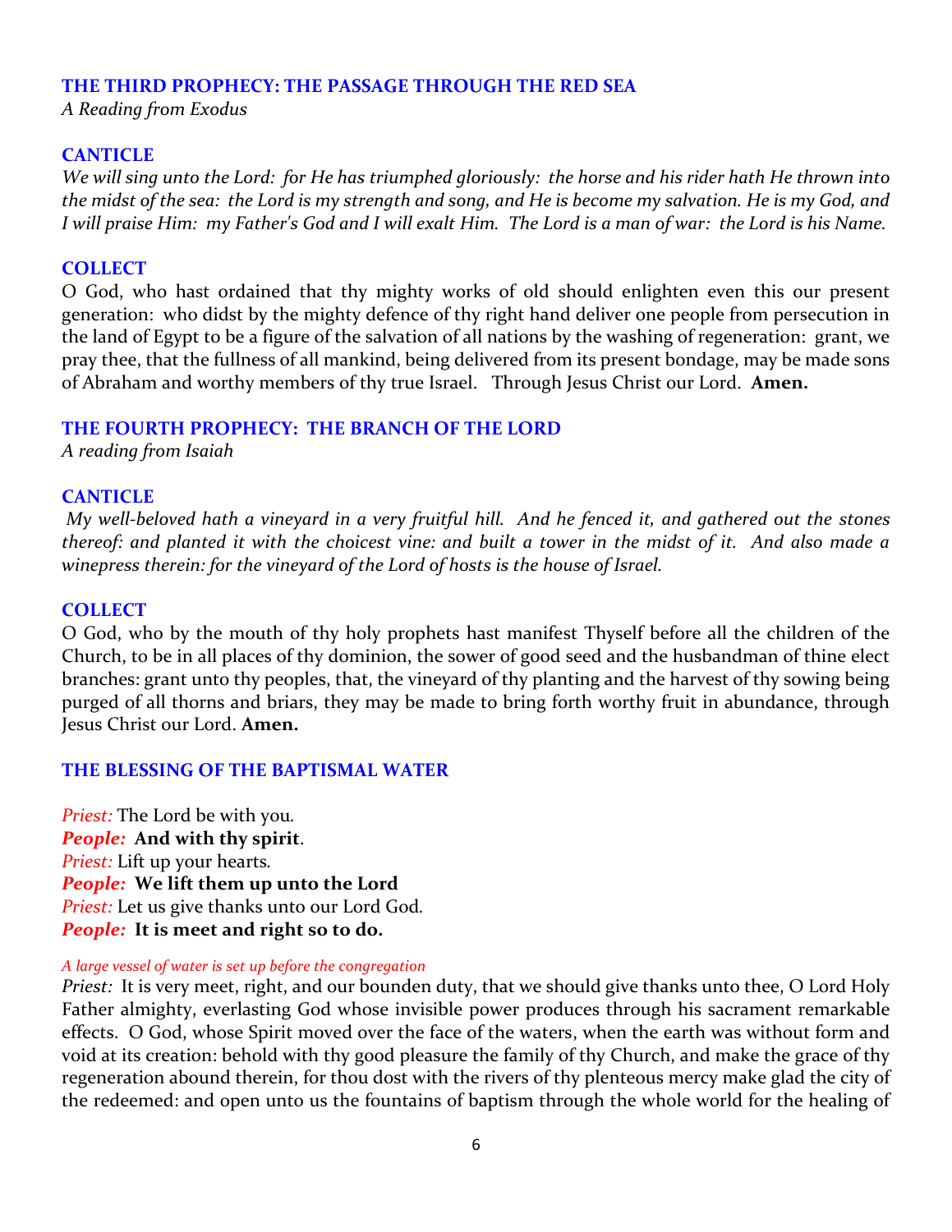nations that, at the word of thy majesty, the same may receive the grace of thine only Son, through the Holy Ghost.

### *The Celebrant divides the water in the form of the cross*

May he by the secret operation of his power make this water fruitful unto the regeneration of man that having received sanctification, and being born again without spot of defilement, the same may be found a new creature, that springeth from this womb of living water: that young and old, both men and women, who henceforth shall be baptized therein, may all become the children of grace and heir of thy heavenly promises.

#### *He touches the water*

Be this a holy and undefiled creature, and such that the son of wickedness may not approach it, nor the stain of iniquity come near to defile it. Be it a fountain that doth regenerate, a stream that doth purify: may all they that by this means shall be dedicated before thee by the operation of the Holy Ghost, receive the grace of redemption and remission of their offences.

#### *He signs the water 3 times*

Wherefore, I do hallow, thee, a creature of water, by God that liveth, by God the faithful, by God the holy: by God, who in the beginning by his word divided the land from thee and whose Spirit moved upon thy face.

### *He divides the water with his hand and scatters a little towards the 4 corners of the earth*

Who did ordain that thou shouldst issue out of Eden, and be parted from thence into four heads, flowing there from into all the earth. Likewise in the desert of Marah, he didst turn the bitterness into sweetness and made thee to come forth out of the rock for his people.

In the name of his only Son our Saviour Jesus Christ do I hallow thee, O creature of water for he did change thee into wine as a wondrous sign of his omnipotence, when he was bidden to the wedding at Cana. Who walked upon thee with his feet to come to his disciples and was baptized in thee in Jordan by John his minister. Who moreover did mingle thee with blood from his side at his Passion: and commanded his disciples that such as believe should be in thee baptized, saying: Go teach all nations, and baptize them in the name of the Father, and of the Son, and of the Holy Ghost.

### *Dipping the candle 3 times in the form of a cross*

Hallow by the word of thy mouth and of thy power the weakness of this water, that like as by nature it doeth service unto the purifying of the body, so by thy grace it may effectually cleanse our soul.

#### *Dipping the candle 3 times in the water, each time a little deeper*

May the power of the Holy Ghost may be poured out on this font which we have filled.

### *He blows on the water.*

And make the whole substance of this water effectual unto the washing of regeneration.

#### *The candle is removed*

May every stain of our iniquity here be cleansed; may our nature be restored to its perfect fashioning, and be conformed again to thine own image of righteousness; may it be redeemed from the old sins of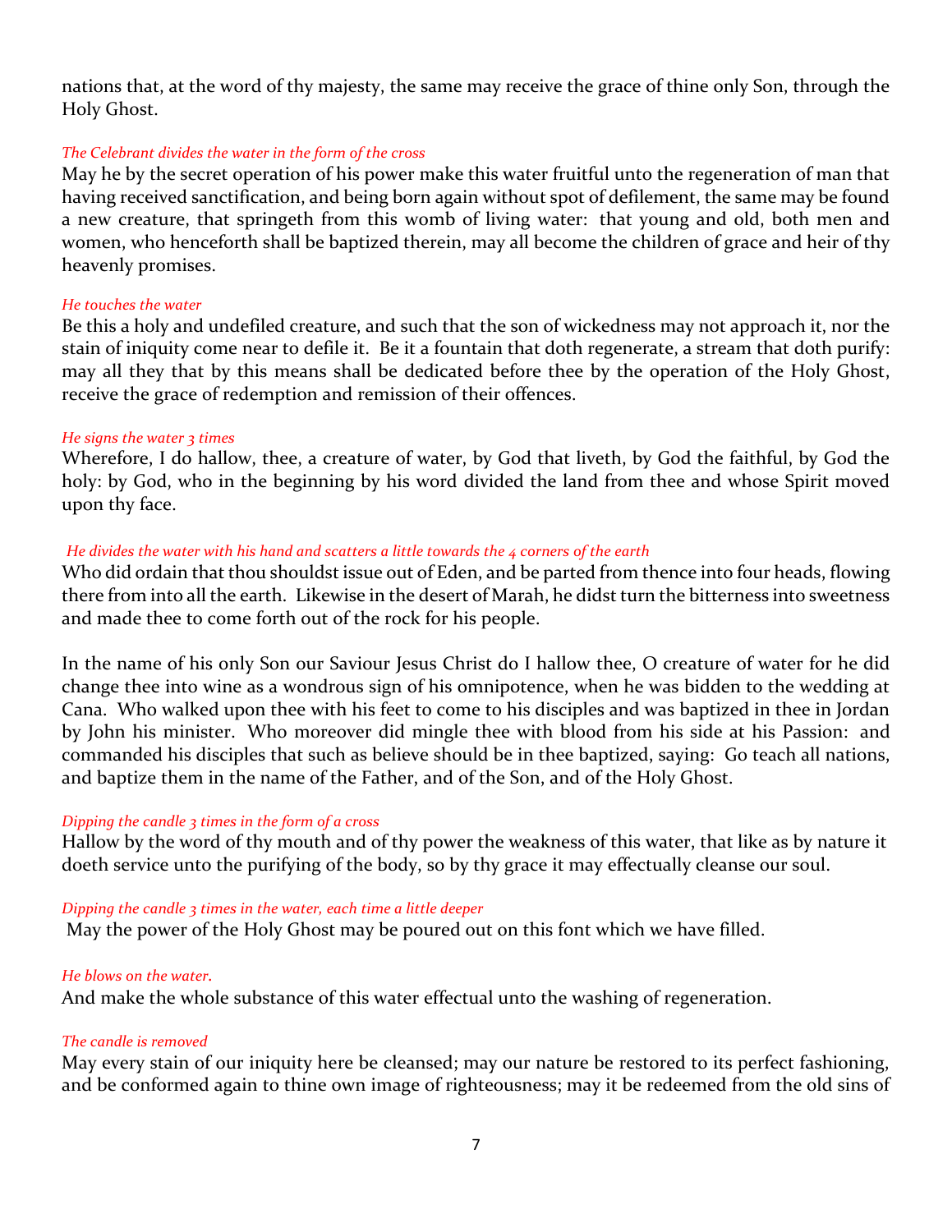its conversation: Through Jesus Christ thy Son our Lord, who shall come to judge the quick and the dead, and the world by fire. Amen.

### *Oil is poured in the form of a cross upon a small portion of the water in a vase*

May this Oil of Salvation make this water holy and fruitful, in such wise that those who find therein that new birth may come to life everlasting. Amen.

May this commingling of the Oil of salvation and of the water of baptism be wrought in the name of the Father, and of the Son, and of the Holy Ghost. Amen. *The vase of Baptismal Water is carried in procession to the baptistery*

### **CANTICLE**

*Like as the hart desireth the water-brooks: so longeth my soul after thee, O God. My soul is athirst for God, even for the living God: when shall I come to appear before the presence of God? My tears have been my meat day and night, which they daily say unto me: Where is now thy God?*

### **THE RENEWAL OF BAPTISMAL VOWS**

*Priest:* On this most holy night, dearly beloved, our holy Mother the Church, calling to mind the death and burial of our Lord Jesus Christ, rendereth unto Him love, and keepeth vigil and awaiting his glorious resurrection rejoiceth with great gladness. Wherefore dearly beloved, now that our Lenten exercises are over, let us renew the promises made in Holy Baptism, whereby we once renounced Satan and all his works and likewise the world which is the enemy of God, and promised to serve God faithfully in his Holy Catholic Church, I demand, therefore,

*Priest:* Do you here, in the presence of God, renounce the devil and all his works, the pomps and vanity of this wicked world, and all the sinful lusts of the flesh, so that you will not follow nor be led by them?

*People:* **I do.**

*Priest:* Let us recite the Articles of our belief. **I believe in God the Father Almighty, Maker of heaven and earth:**

**And in Jesus Christ his only Son our Lord, Who was conceived by the Holy Ghost, Born of the Virgin Mary, Suffered under Pontius Pilate, Was crucified, dead, and buried: He descended into hell; The third day he rose again from the dead; He ascended into heaven, And sitteth on the right hand of God the Father Almighty; From thence he shall come to judge the quick and the dead. I believe in the Holy Ghost; The holy Catholic Church; The Communion of Saints; The Forgiveness of sins, The Resurrection of the body, And the Life everlasting. Amen.**

*Priest:* Do you profess this faith? *People:* **I do.**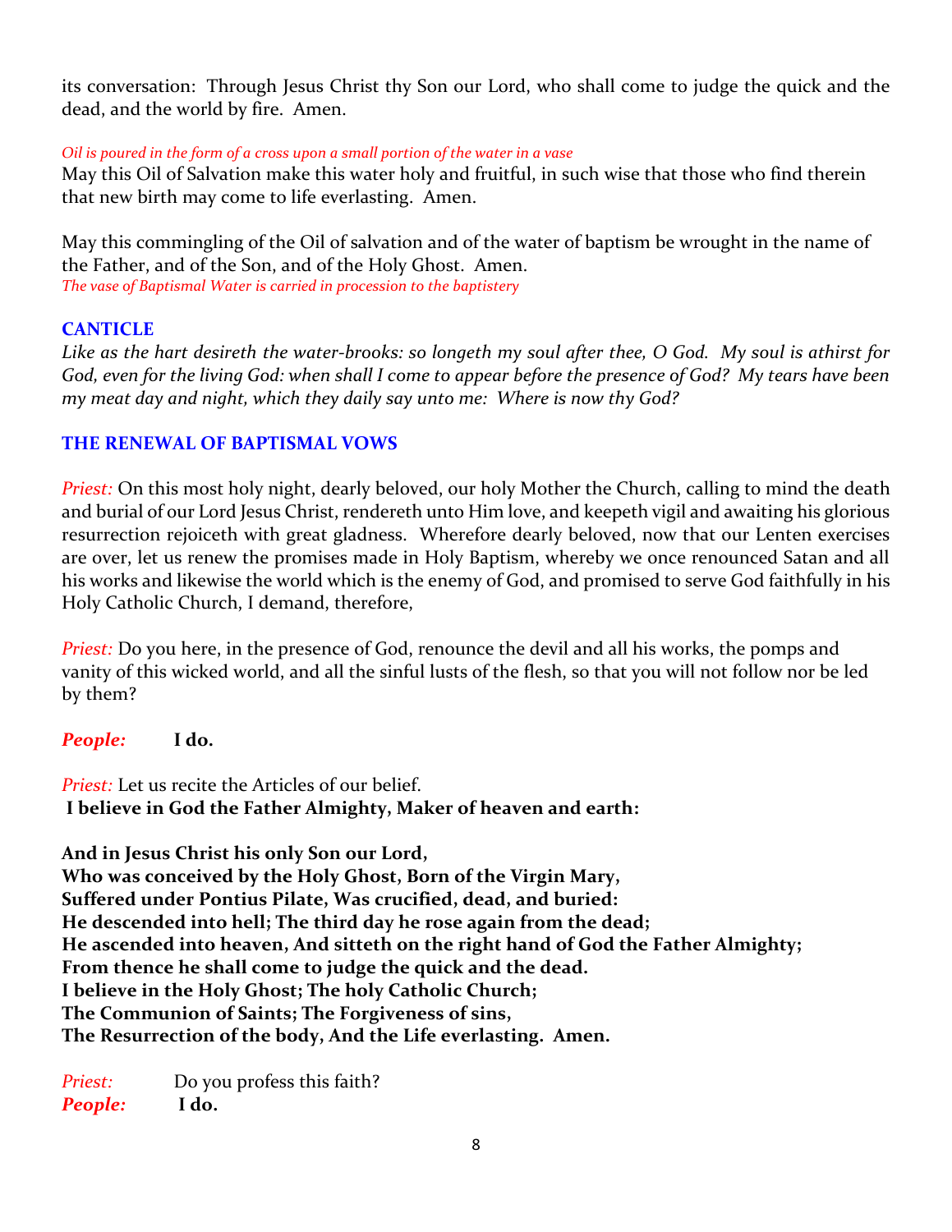*Priest:* Will you endeavour to keep God's holy will and commandments, and to walk in the same, all the days of your life?

### *People:* **I will, God being my helper.**

*Priest:* May almighty God, the Father of our Lord Jesus Christ, who hath regenerated us by Water and the Holy Spirit, and hath given unto us forgiveness of all our sins, himself Guard us by his grace and everlasting life, in the same Christ Jesus our Lord*.* **Amen**

**Easter eggs can be blessed at this time and the congregation is sprinkled with newly-blessed water as the ministers make their way through the church to the sacristy.** 

### **THE ASPERGES**

*Thou shalt purge me, O Lord, with hyssop, and I shall be clean: Thou shalt wash me, and I shall be whiter than snow.*

Have mercy upon me, O God, after thy great goodness. According to the multitude of thy mercies, do away mine offences. *Thou shalt purge me, O Lord, with hyssop, and I shall be clean: Thou shalt wash me, and I shall be whiter than snow.* 

Wash me thoroughly from my wickedness, and cleanse me from my sin. *Thou shalt purge me, O Lord, with hyssop, and I shall be clean: Thou shalt wash me, and I shall be whiter than snow.*

Thou shalt make me hear of joy and gladness; that the bones which thou hast broken may rejoice. *Thou shalt purge me, O Lord, with hyssop, and I shall be clean: Thou shalt wash me, and I shall be whiter than snow.* 

### **THE LITANY OF THE SAINTS**

O God the Father, Creator of heaven & earth, **Have mercy upon us.** O God the Son, Redeemer of the World, **Have mercy upon us** O God the Holy Ghost, **Have mercy upon us.** Holy Trinity, one God, **Have mercy upon us**

Holy Mary, **Pray for us,** Holy Mother of God**, Pray for us** Holy Virgin of virgins,...Holy Michael,... Holy Gabriel, Holy Raphael,...All ye holy Angels and Archangels,...All ye holy orders of Blessed Spirits,...

Holy John Baptist,...Holy Joseph,...All ye holy Patriarchs and Prophets, **Pray for us.** Holy Peter, **Pray for us**. Holy Paul,...Holy Andrew, ...Holy John the Evangelist,...All ye holy Apostles and Evangelists,...All ye holy disciples of the Lord,...Holy Stephen,...Holy Lawrence,...Holy Vincent,... Holy Jean de Brébeuf & his Companions,...All ye holy Martyrs,... Holy Sylvester,...Holy Gregory,...Holy Augustine,... Holy François de Laval,... All holy Bishops and confessors,... All ye holy doctors,...Holy Anthony,...Holy Benedict,...Holy Dominic,...Holy Francis,...All ye holy Priests and Levites,... Holy Br. André,... All ye holy Monks and Hermits,...Holy Mary Magdalene, ...Holy Agnes,...Holy Cecilia,...Holy Agatha,...Holy Anastasia,... Holy Marguerite d'Youville,... Holy Marie de l'Incarnation,...Holy Marguerite Bourgeoys,...Holy Kateri Tekakwitha, **Pray for us**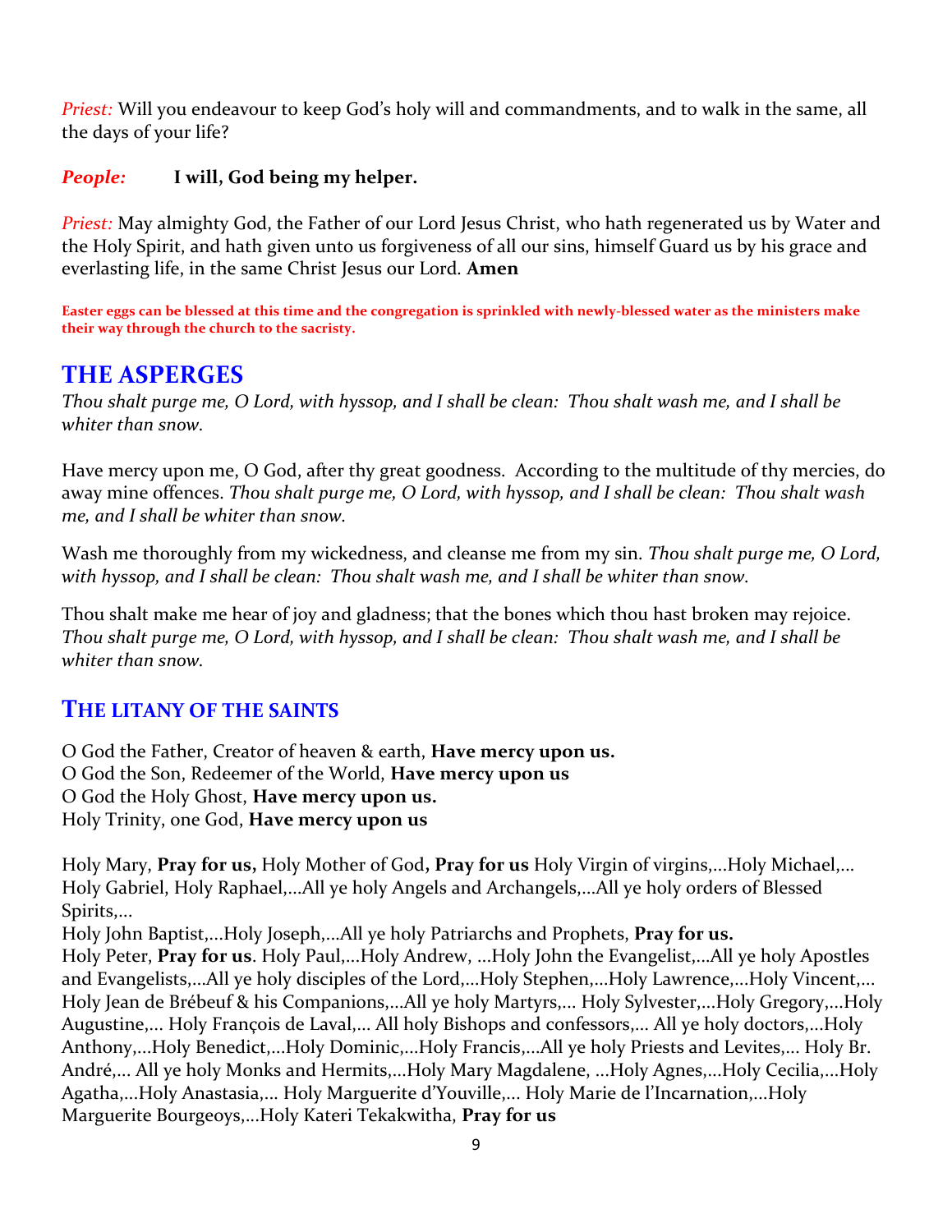All ye holy virgins and widows, **Pray for us** All ye holy Men and Women, Saints of God, **Intercede for us.** Be Thou merciful**, Spare us, O Lord** Be Thou merciful, **Graciously hear us, O Lord** We sinners, **Beseech thee, hear us**

That thou wouldst spare us, **We beseech thee, hear us.** That it may please Thee to govern and preserve thy holy church... That it may please Thee to strengthen and preserve us in thy holy service... That it may please Thee to give and preserve the fruits of the earth... That it may please Thee to grant to all the faithful departed rest eternal... That it may please Thee, graciously to hear us **We beseech thee, hear us.**

O Lamb of God, that takest away the sin of the World, **Spare us, O Lord.** O Lamb of God, that takest away the sin of the world,**Graciously hear us, O Lord.** O Lamb of God, that takest away the sin of the World. **Have mercy upon us.** O Christ hear us**O Christ, graciously hear us.**

Towards the end of the Litany, the Ministers enter and make their way to the altar

### **THE FIRST SOLEMN MASS OF EASTER**

Kyrie and Sanctus from *Missa* "*Surrexit pastor bonus"* by I. de Vento (16th century)

*Kyrie eleison. Kyrie eleison. Kyrie eleison. Christe eleison. Christe eleison. Christe eleison. Kyrie eleison. Kyrie eleison. Kyrie eleison*

*The priest and sacred ministers go to the altar. the priest intones and sings*

Glory be to God on high, **and in earth peace, good will towards men. We praise thee, we bless thee, we worship thee, we glorify thee, we give thanks to thee for thy great glory. O Lord God, heavenly King; God the Father almighty. O Lord, the only begotten Son, Jesu Christ: O Lord God, Lamb of God, Son of the Father, that takest away the sin of the world, have mercy upon us. Thou that takest away the sin of the world, receive our prayer. Thou that sittest at the right hand of God the Father, have mercy upon us. For thou only art holy, thou only art the Lord; thou only, O Christ, with the Holy Ghost, art most high in the glory of God the Father. Amen.**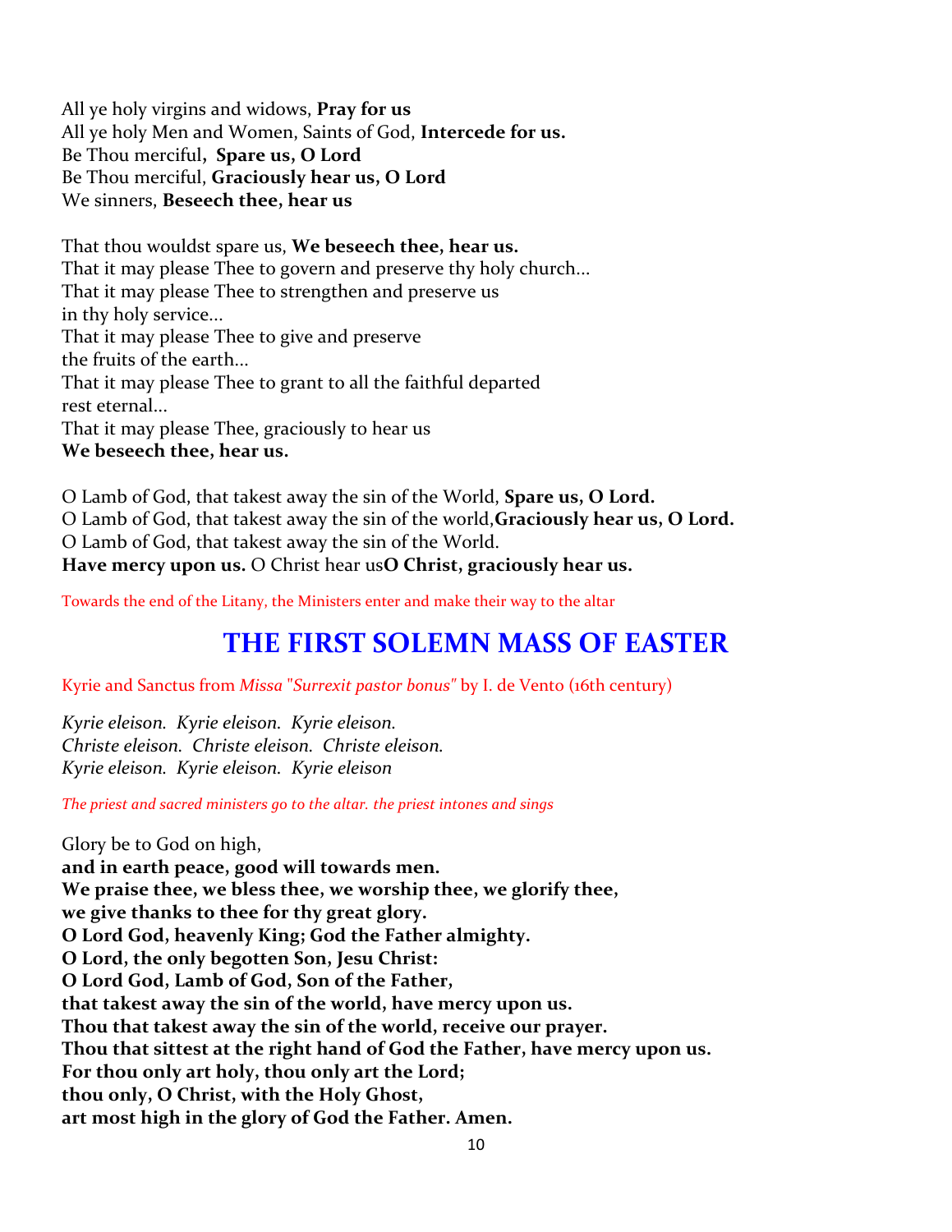#### **COLLECT OF EASTER**

O God, who makest us glad with the yearly remembrance of the resurrection from the dead of thy only Son Jesus Christ: Grant that we who celebrate this Pascal feast may die daily unto sin, and live with him evermore in the glory of his endless life; through the same Jesus Christ, **Amen.**

#### **THE EPISTLE** *(Timothy 2.8)*

*Sub-deacon:* The epistle is written in the second chapter of the letter of the holy Apostle Paul to blessed Timothy beginning at the eighth verse

Remember Jesus Christ, risen from the dead, of the seed of David, according to my gospel: wherein I suffer trouble as an evil doer; even unto bonds: but the word of God is not bound. Therefore I endure all things for the elect's sake, that they also may obtain the salvation which is in Christ Jesus, with eternal glory. This is a faithful saying: For if we dead with him, we shall also live with him. If we endure, we shall also reign with him. If we deny him, he also will deny us. If we believe not, yet he abideth faithful; he cannot deny himself. Of these things put them in remembrance.

*Sub-deacon:* Here endeth the epistle

#### **THE ALLELUIA**

*Is thrice intoned by the cantor each time at a slightly higher pitch.*

#### **Hymn.** *He is risen (All Saints)*

**1.He is risen! He is risen! Tell it with a joyful voice. He has burst his three days' prison; Let the whole wide earth rejoice. Death is conquered; man is free. Christ has won the victory**

**2. Come, ye sad and fearful hearted With glad smile and radiant brow, Lent's long shadows have departed, All his woes are over now,**

 **And the passion that he bore: Sin and pain can vex no more.**

 **3. Come with high and holy hymning Chant our Lord's triumphant lay. Not one darksome cloud is dimming Yonder glorious morning ray, Breaking o'er the purple east, Brighter far our Easter feast.**

**THE HOLY GOSPEL** *(St. Mark 16.1)* 

*Deacon:* The Lord be with you*. People:* **And with thy spirit**. *Deacon:* The holy gospel of our Lord Jesus Christ is written in the sixteenth chapter of the gospel according to Saint Mark, beginning at the first verse *People:* **Glory be to thee, O Lord**

When the Sabbath was past Mary Magdalene and Mary the mother of James, and Salome, bought sweet spices that they might come and anoint him. And very early in the morning the first day of the week, they came unto the sepulcher at the rising of the sun. And they said among themselves, Who will roll us away the stone from the door of the sepulcher? And when they looked, they saw that the stone was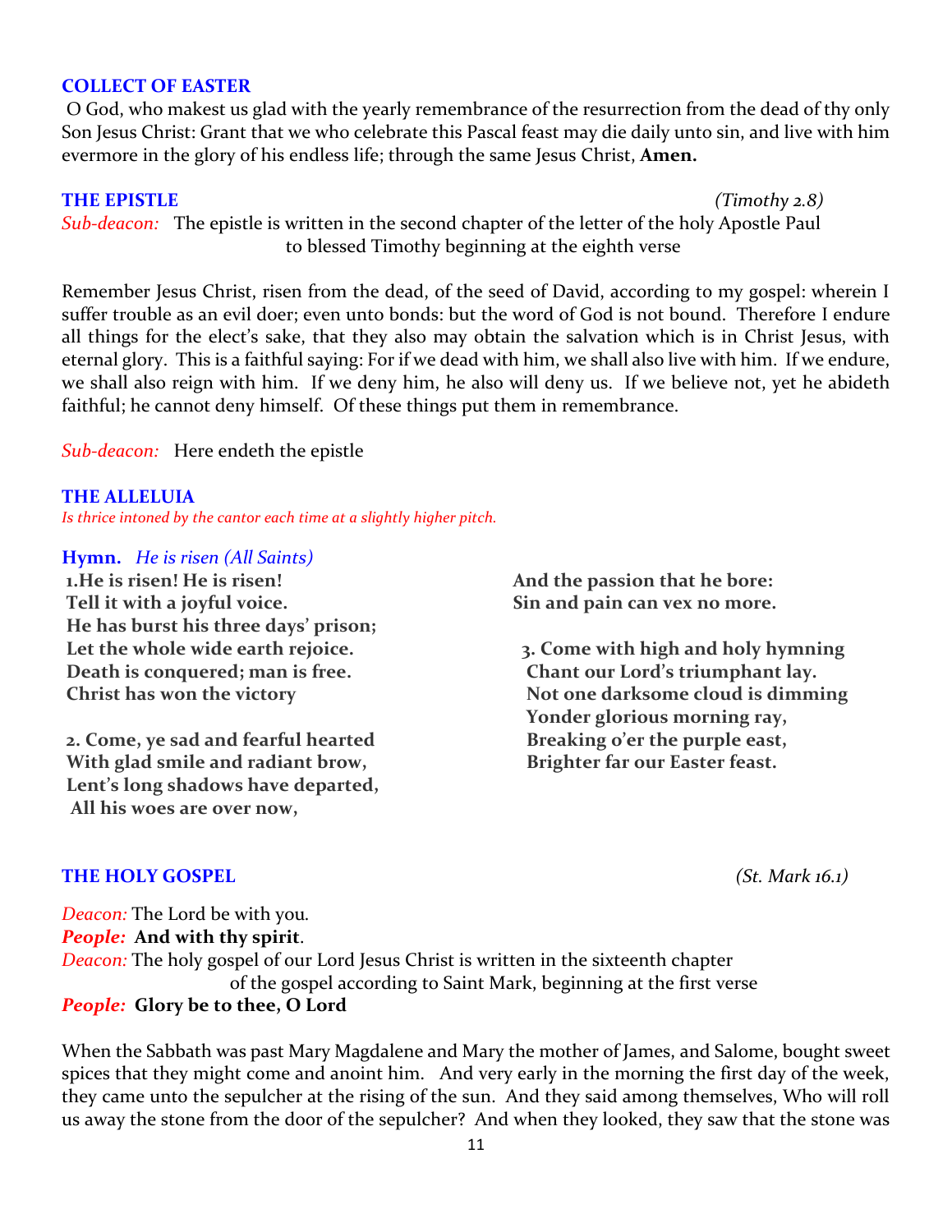rolled away: for it was very great. And entering into the sepulcher, they saw a young man sitting on the right side, clothed in a long white garment: and they were affrighted. And he saith unto them, Be not affrighted: Ye seek Jesus of Nazareth, which was crucified: he is risen; he is not here: behold the place where they laid him. But go your way, tell his disciples and Peter that he goeth before you into Galilee: there will ye seek him, as he said unto you.

### *People:* **Praise be to thee, O Christ**

### **HYMN.** *Christ the Lord is risen again. (Wurtemburg)*

| 1 Christ the Lord is risen again; | 4 He whose path no records tell    |
|-----------------------------------|------------------------------------|
| Christ hath broken every chain.   | who descended into hell;           |
| Hark, the angels shout for joy,   | who the strong man armed has bound |
| singing evermore on high:         | now in highest heav'n is crowned.  |
| Alleluya!                         | Alleluya!                          |
| 2 He who gave for us his life,    | 5 Now he bids us tell abroad       |
| who for us endured the strife,    | how the lost may be restored,      |
| is our Paschal Lamb today.        | how the penitent forgiv'n,         |
| We too sing for joy and say:      | how we too may enter heav'n,       |
| Alleluya!                         | Alleluya!                          |
| 3 He who bore all pain and loss   | 6 Thou, our Pascal Lamb indeed     |
| comfortless upon the cross        | Christ, today thy people feed;     |
| lives in glory now on high,       | take our sins and guilt away,      |
| pleads for us, and hears our cry: | that we all may sing for aye,      |
| Alleluya!                         | Alleluya!                          |

*Offertory. Sicut cervus (Prima pars)* by G. P. da Palestrina (1525-1594)

### **INVITATION**

*Priest:* Pray that my sacrifice and yours may be acceptable to God, the Father almighty.

### *People:* **May the Lord receive this sacrifice at thy hands, to the praise and glory of his Name, to our benefit and to that of all his Holy Church.**

### **SECRET**

Accept, we beseech Thee, O Lord, the prayers of Thy people together with the sacrifice of praise and thanksgiving they offer: that what has begun by the Paschal Mysteries, may by Thy grace result in our eternal healing. Through Jesus Christ, thy Son our Lord, Who liveth and reigneth with thee, in the unity of the Holy Ghost, ever one God, world without end. **Amen.**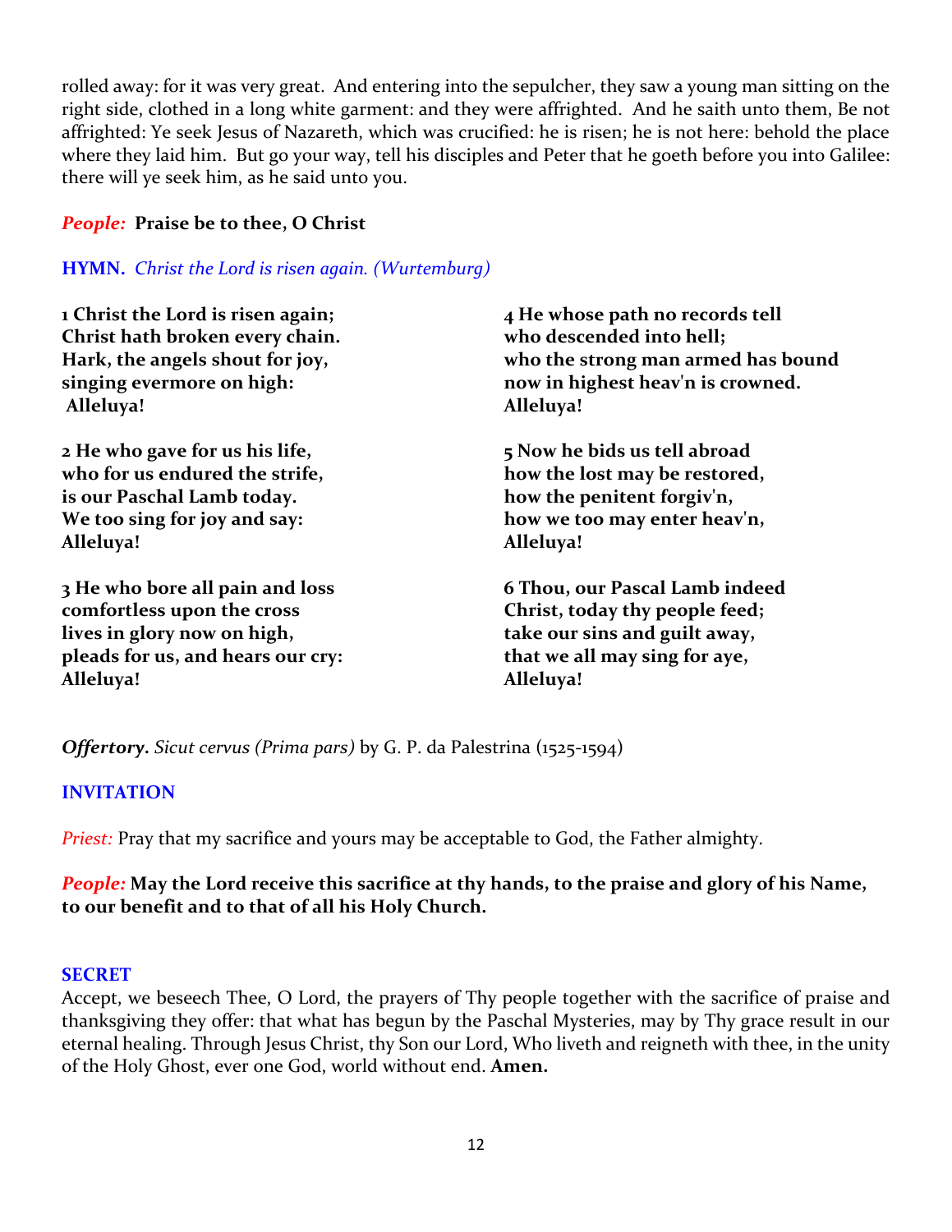### **CONFESSION AND ABSOLUTION**

Ye that do truly and earnestly repent you of your sins, and are in love and charity with your neighbour and intend to lead the new life, following the commandments of God, and walking from henceforth in his holy ways, draw near with faith, and take this holy Sacrament to your comfort, and make your humble confession to Almighty God, meekly kneeling upon your knees.

### **Almighty God,**

**Father of our Lord Jesus Christ, maker of all things, judge of all men: we acknowledge and confess our manifold sins and wickedness, which we from time to time most grievously have committed, by thought, word, and deed, against thy divine majesty. We do earnestly repent, and are heartily sorry for these our misdoings. Have mercy upon us, most merciful Father; for thy Son our Lord Jesus Christ's sake, forgive us all this is past; and grant that we may ever hereafter serve and please thee in newness of life, to the honour and glory of thy Name; through Jesus Christ our Lord. Amen**

Almighty God, our heavenly Father, who of his great mercy hath promised forgiveness of sins to all them that with hearty repentance and true faith turn unto him: have mercy upon you; pardon and deliver you from all your sins, confirm and strengthen you in all goodness; and bring you to everlasting life; through Jesus Christ our Lord. **Amen**

### **CONSECRATION**

*Priest:* The Lord be with you*. People:* **And with thy spirit**. *Priest:* Lift up your hearts*. People:* **We lift them up unto the Lord** *Priest:* Let us give thanks unto our Lord God*. People:* **It is meet and right so to do.**

It is meet, right, and our bounden duty, that we should at all times, and in all places, give thanks unto thee, O Lord, Holy Father, Almighty, Everlasting God, Creator and Preserver of al things. But chiefly are we bound to praise thee for the glorious Resurrection of thy Son Jesus Christ Our Lord: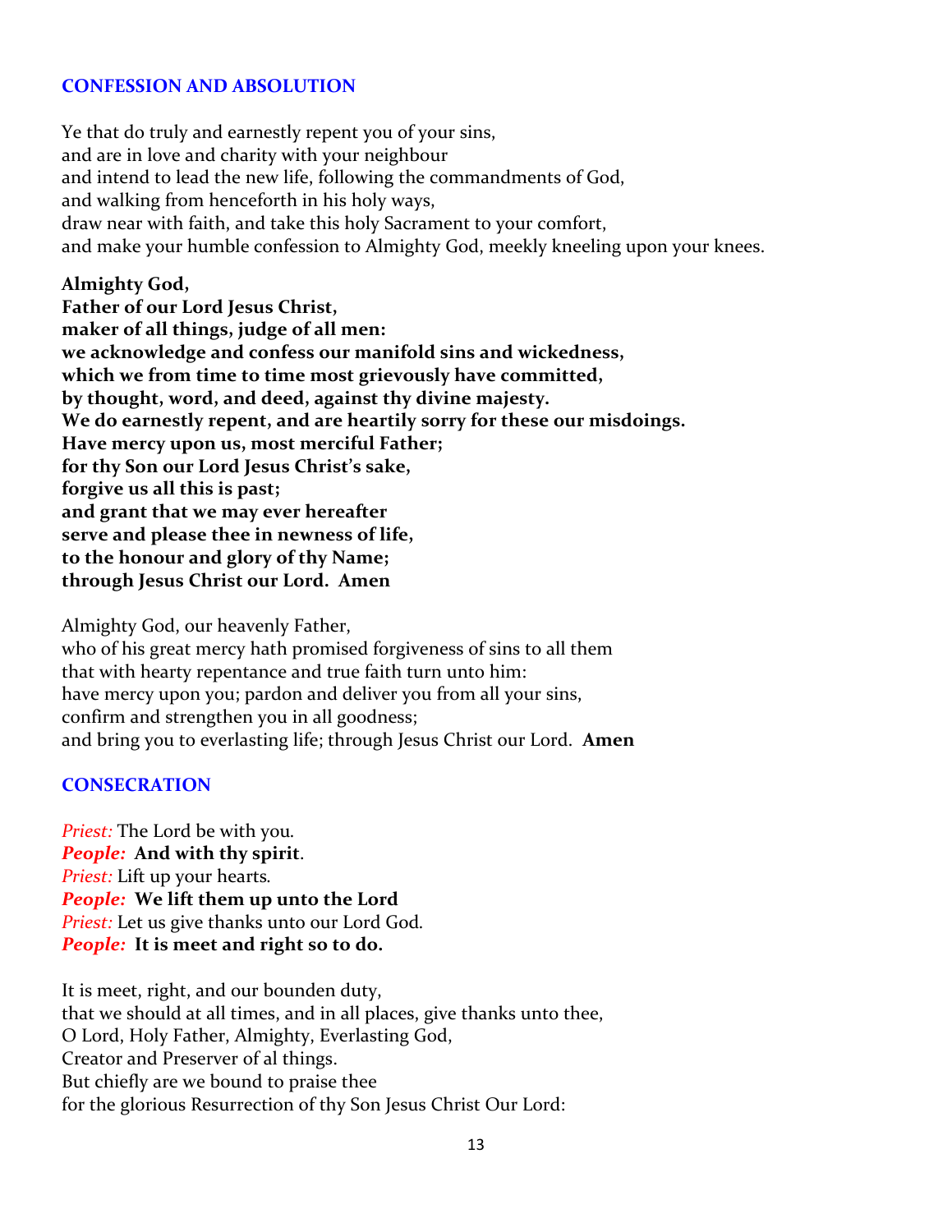for he is the very Pascal Lamb which was offered for us, and hath taken away the sin of the world; who by his death hath destroyed death, and by his rising to life again hath restored to us everlasting life.

Therefore with Angels and Archangels, and with all the company of heaven, we laud and magnify thy glorious name; evermore praising thee and saying

### **Holy, Holy, Holy, Lord God of hosts, Heaven and earth are full of thy glory. Glory be to thee, O Lord most High. Blessed is he that cometh in the name of the Lord. Hosanna in the highest.**

BLESSING and Glory and thanksgiving be unto thee Almighty God, our heavenly Father, Who of thy tender mercy Didst give thine only Son Jesus Christ To take our nature upon him and to suffer death upon the Cross for our redemption; who made there, by his one oblation of himself once offered, a full, perfect, and sufficient sacrifice, oblation, and satisfaction, for the sins of the whole world; and did institute, and in his holy Gospel command us to continue, a perpetual memorial of that his precious death, until his coming again.

Hear us, O merciful Father, we most humbly beseech thee; and of thine almighty goodness, vouchsafe to bless, hallow and sanctify, with thy word and Holy Spirit, these holy gifts and grant that we receiving these thy creatures of bread and wine, according to thy Son our Saviour Jesus Christ's holy institution, in remembrance of his death and passion, may be partakers of his most blessed Body and Blood;

who, in the same night that he was betrayed, took Bread; and, when he had given thanks, he brake it; and gave it to his disciples, saying:

### *TAKE, EAT; THIS IS MY BODY WHICH IS GIVEN FOR YOU: DO THIS IN REMEMBRANCE OF ME*

Likewise after supper he took the Cup; and, when he had given thanks, he gave it to them, saying: *DRINK YE ALL, OF THIS; FOR THIS IS MY BLOOD OF THE NEW COVENANT, WHICH IS SHED FOR YOU AND FOR MANY FOR THE REMISSION OF SINS:*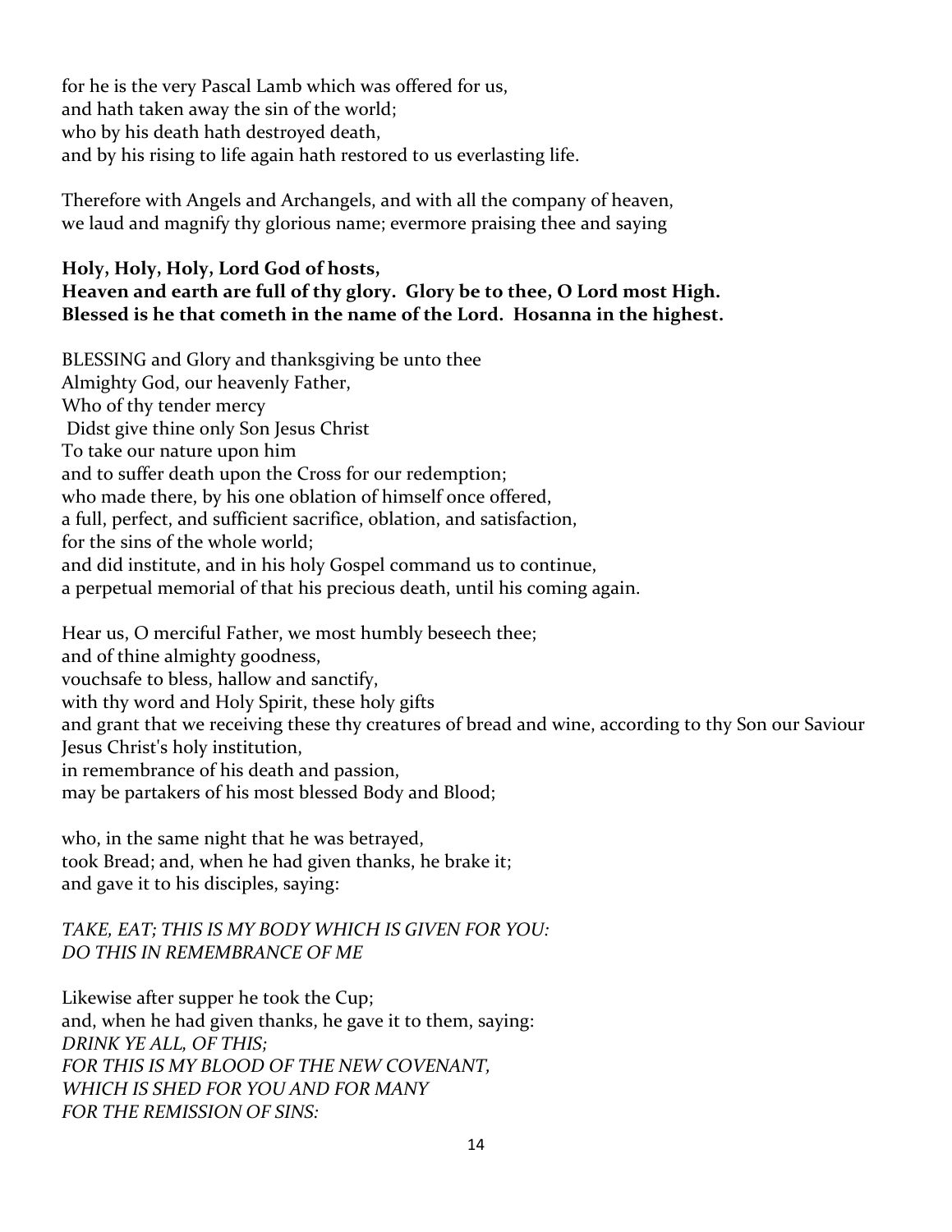### *DO THIS, AS OFT AS YE SHALL DRINK IT, IN REMEMBRANCE OF ME.*

Wherefore, O Father, Lord of heaven and earth, we thy humble servants, with all thy holy Church, remembering the precious death of thy beloved Son, his mighty resurrection, and glorious ascension at thy right hand, where he perpetually interceedeth for us, miserable sinners, and looking for his coming again in glory, do make before thee, in this sacrament of the holy Bread of eternal life and the Cup of everlasting salvation, the memorial which he hath commanded;

And we entirely desire thy fatherly goodness mercifully to accept this our sacrifice of praise and thanksgiving, even as thou didst vouchsafe to accept the gifts of thy servant Abel, the Righteous, and the sacrifice of Abraham, our Patriarch: and the holy sacrifice of Melchisedech thy high priest as signs of the one and perfect sacrifice of Christ.

And we humbly beseech thee, Almighty God: command these offerings to be brought by the hands of thine Angel to thine altar on high, in the sight of thy divine majesty:

And we most humbly beseech thee to grant, that by the merits and death of thy Son Jesus Christ, and through faith in his blood, we and all thy whole Church may obtain remission of our sins, and all other benefits of his passion;

And we pray that by the power of thy Holy Spirit, all we who are partakers of this holy Communion may be fulfilled with thy grace and heavenly benediction; through Jesus Christ our Lord, by whom and with whom, and in whom, in the unity of the Holy Spirit, all honour and glory be unto thee, O Father Almighty, world without end. **Amen**

### **THE COMMUNION**

And now as our Saviour Christ hath commanded and taught us, we are bold to say, **Our Father, who art in heaven,**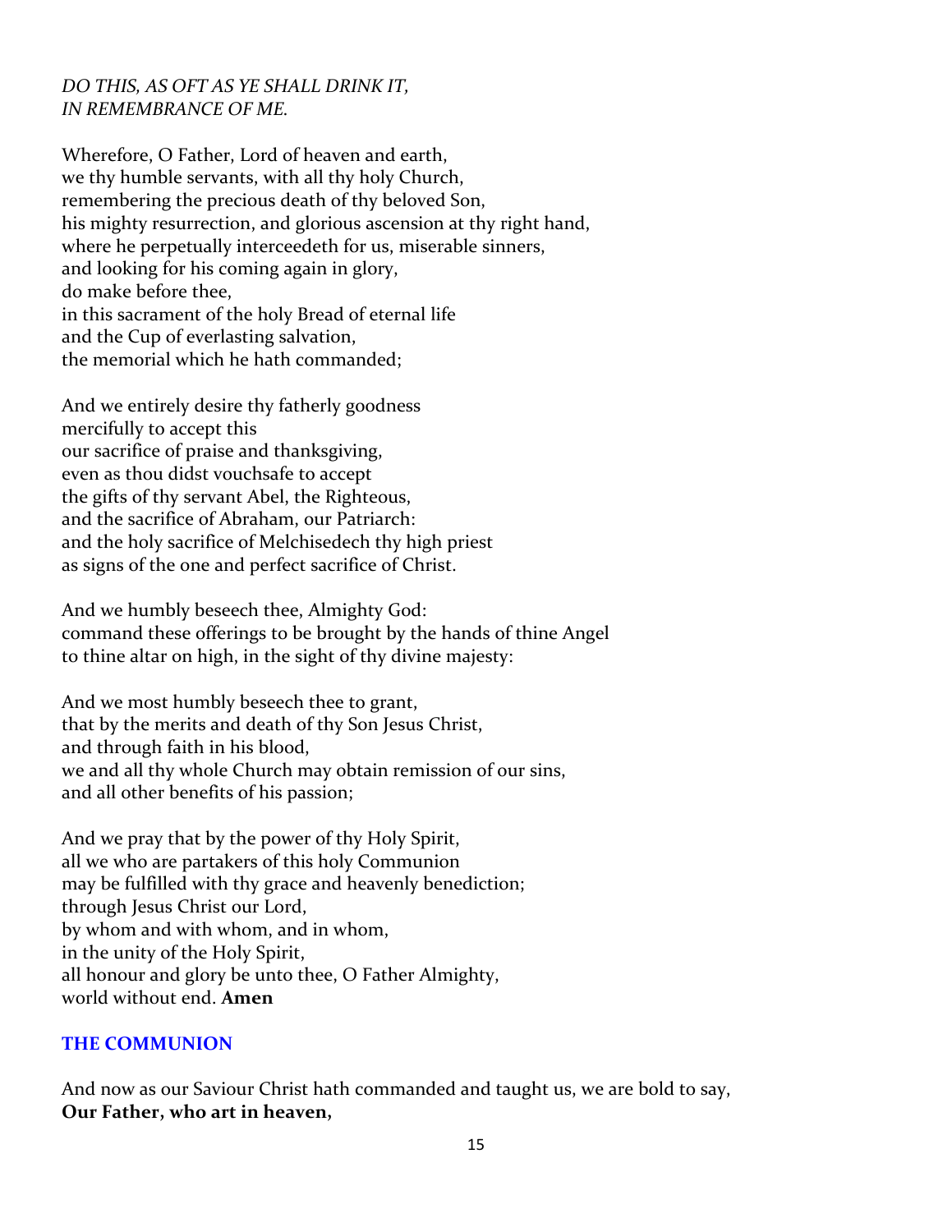**Hallowed be thy name, Thy kingdom come, Thy will be done on earth as it is in heaven. Give us this day our daily bread; And forgive us our trespasses, As we forgive them that trespass against us; And lead us not into temptation, But deliver us from evil. For thine is the kingdom, the power, and the glory, For ever and ever. Amen**

*Priest.* The Peace of the Lord be always with you. *People.* **And with thy spirit.**

**We do not presume to come to this thy table, O merciful Lord, trusting in our own righteousness, but in thy manifold and great mercies. We are not worthy so much as to gather up the crumbs under thy table. But thou art the same Lord, whose property is always to have mercy; grant us therefore, gracious Lord, so to eat the Flesh of thy dear Son Jesus Christ, and to drink his Blood, that our sinful bodies may be made clean by his Body, and our souls washed through his most precious Blood, and that we may evermore dwell in him, and he in us. Amen.**

### **AGNUS DEI**

Agnus Dei from *Missa Lux et origo*

*O Lamb of God, that takest away the sin of the world, have mercy upon us O Lamb of God, that takest away the sin of the world, have mercy upon us. O Lamb of God, that takest away the sin of the world, grant us thy peace.*

*Communion: Sicut cervus (Secunda pars)* by G. P. da Palestrina (1525-1594)

### **HYMN.** *Lord enthroned in heavenly splendor (St Osmond)*

**1. Lord, enthroned in heavenly splendour, first begotten from the dead, thou alone, our strong defender, liftest up thy people's head. Alleluya, Jesus, true and living bread!**

**2. Here our humblest homage pay we; here in loving reverence bow; here for faith's discernment pray we, lest we fail to know thee now. Alleluya, thou art here: we ask not how.**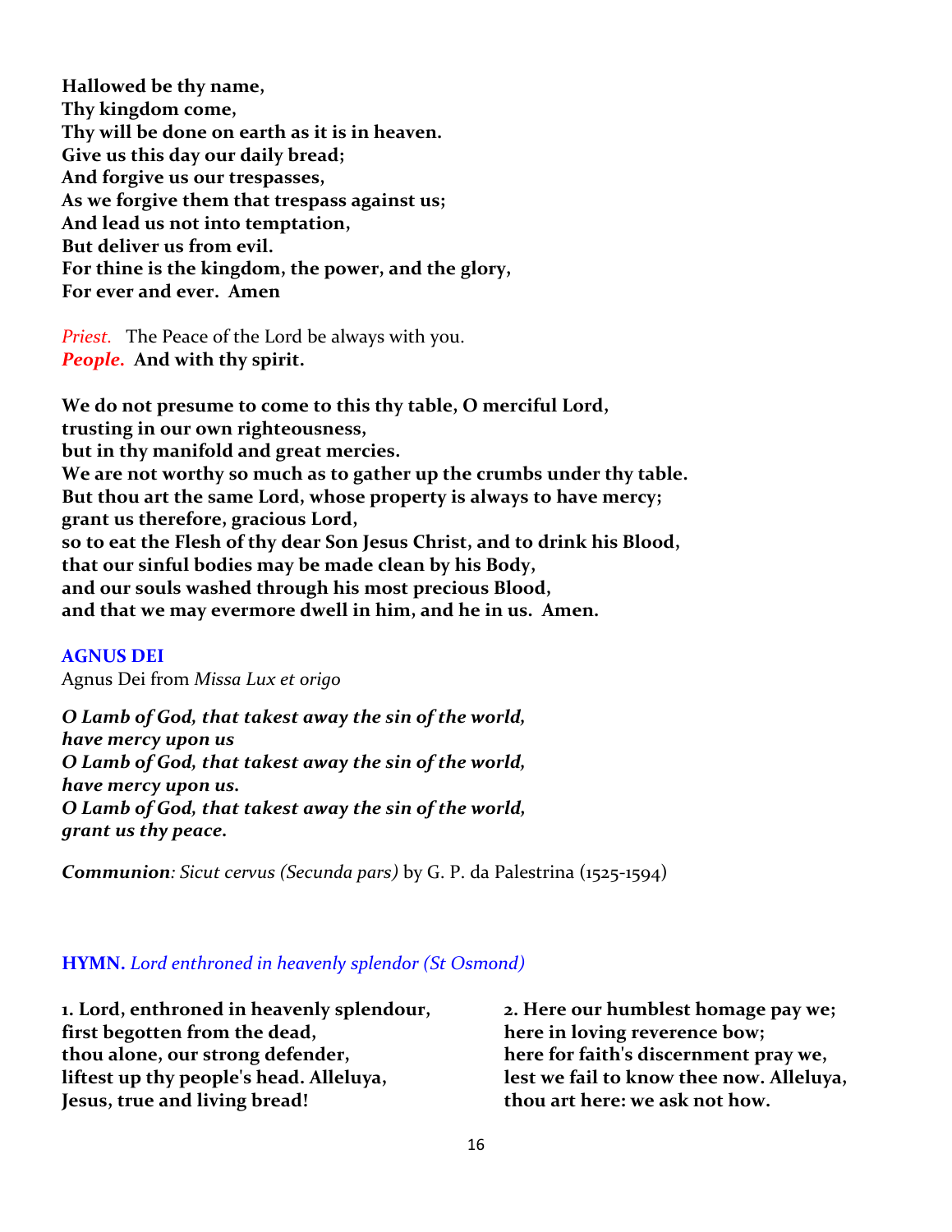*Postlude: Batalla imperial* by J. B. Cabanilles (1644-1712)

17

**3. Though the lowliest form doth veil thee as of old in Bethlehem, here as there thine angels hail thee, branch and flower of Jesse's stem. Alleluya, we in worship join with them.**

**4. Paschal Lamb, thine offering finished once for all when thou wast slain, in its fullness undiminished**

**shall forevermore remain, Alleluya, cleansing souls from every stain.**

**5. Life imparting heavenly manna, stricken rock with streaming side, heaven and earth with loud hosanna worship thee, the Lamb who died. Alleluya, risen, ascended, glorified!**

### **POST-COMMUNION:**

We beseech thee, O Lord, pour into our hearts the love of thy Holy Spirit that as thou hast now fulfilled us with this Paschal Sacrament, so thou wouldest make us to continue in all godly concord. Through Jesus Christ our Lord. **Amen.**

### **THE BLESSING & THE DISMISSAL**

The peace of God which passeth all understanding keep your hearts and minds in the knowledge and love of God and of his Son, our Saviour Jesus Christ. And the blessing of God almighty the Father, the Son and the Holy Spirit descend upon you and remain with you always. Amen.

*Deacon* He is Risen. Alleluia! Alleluia! *People.* **He is Risen, indeed. Alleluia! Alleluia!**

### **HYMN. Ye Choirs of new Jerusalem**

**1. Ye choirs of new Jerusalem, your sweetest notes employ, the Paschal victory to hymn in strains of holy joy.**

**2. How Judah's Lion burst his chains, and crushed the serpent's head; and brought with him, from death's domains, the long-imprisoned dead.**

**3. From hell's devouring jaws the prey alone our leader bore; his ransomed hosts pursue their way where he hath gone before.**

**4. Triumphant in his glory now his sceptre ruleth all: earth, heav'n and hell before him bow and at his footstool fall.**

**5. While joyful thus his praise we sing, his mercy we implore, into his palace bright to bring, and keep us evermore.**

**6. All glory to the Father be, all glory to the Son, all glory, Holy Ghost, to thee, while endless age**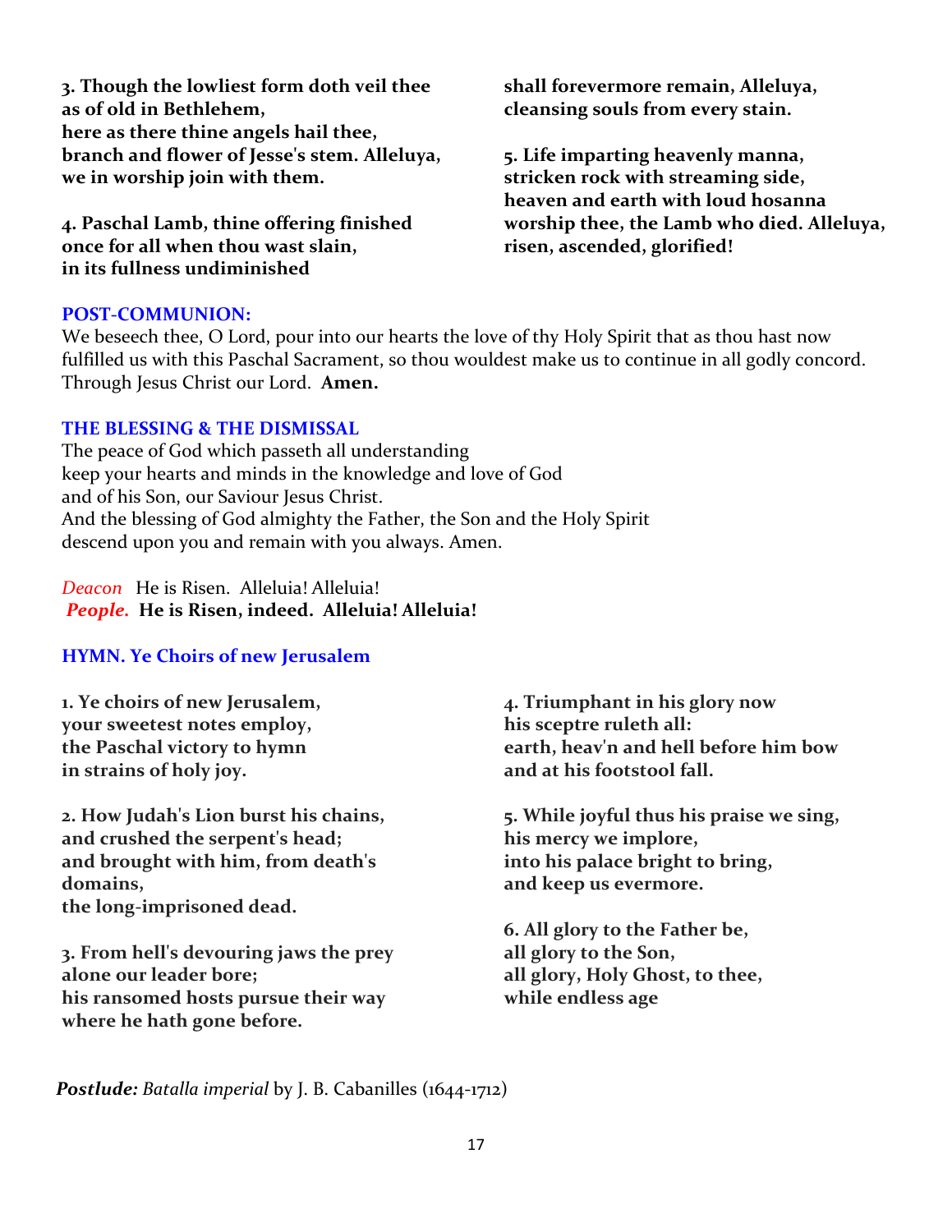

### **In your Easter bonnet, with all the frills upon it, you'll be the**

**grandest lady in the Easter Parade** *Irving Berlin*

**A very Happy & Joyous Easter to Everyone**

## **Alleluia, Alleluia, Alleluia**

*Easter Flowers are given to the Glory of God and in thanksgiving for the joy of the Resurrection of Our Lord by many people in memory of Family, Friends and Faithful Parishioners. The flowers on the altar are given in memory of Father Ezra Pickup.*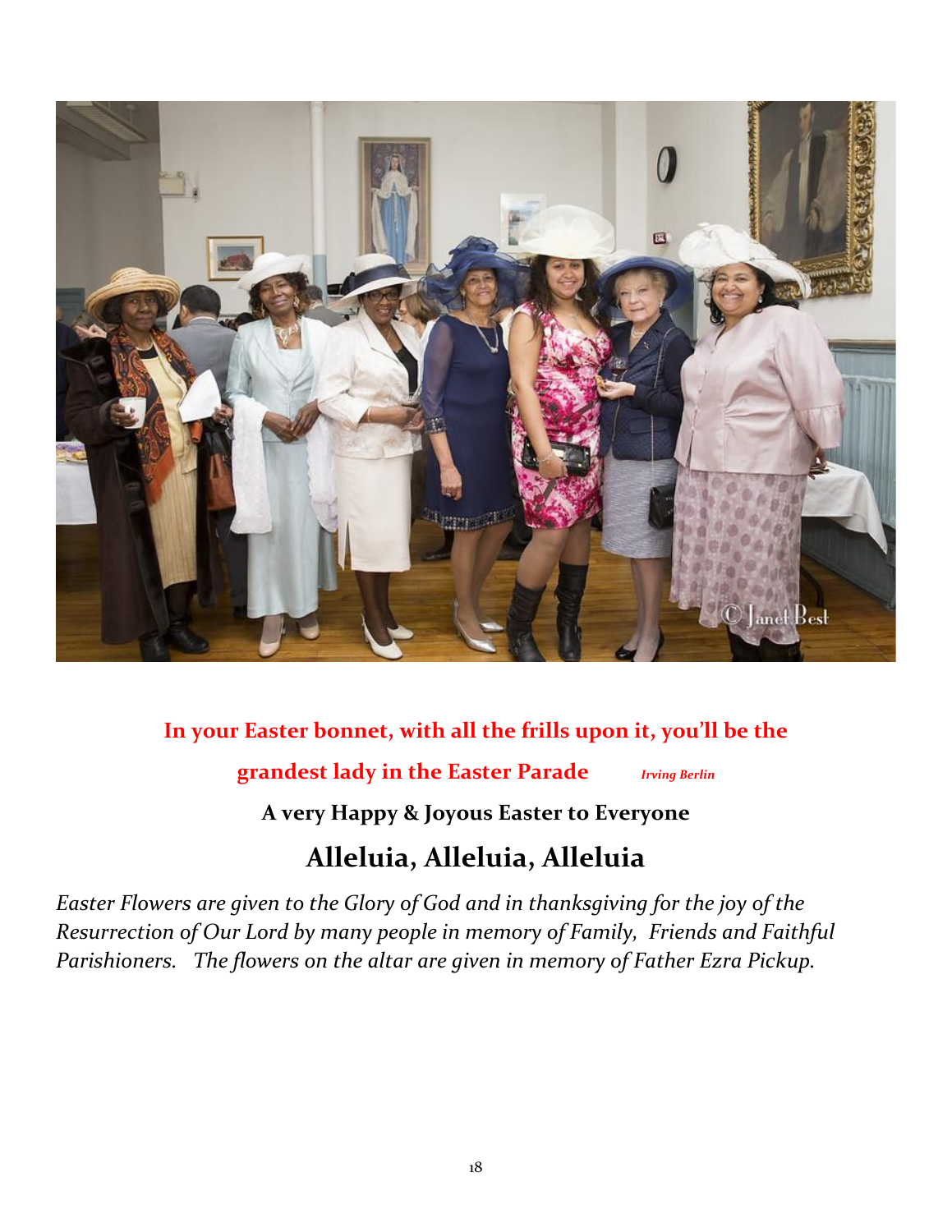### **Prayers of the People**

**In Faith, Hope and Charity let us pray for the good estate of the Catholic church.** *We pray for our collective health and resilience during the pandemic especially during this new wave, for all medical staff; hospitals and clinics.* **We remember** *St. Michael and all Angels, Winnipeg; Our Diocesan prayer partners, The Territory of the People and the Diocese of Masasi; and the community of St. Michael's Mission. For those who suffer injustice and those who work for justice and peace, for all the peoples of the world contending with extremism, violence and polarization. Let us pray for Canada's Indigenous peoples; for our Earth and its living systems, and those suffering from natural and human caused disasters. We also pray for our parish and its redevelopment plans that we may continue as a community of faith.*

### *[Anglican Cycle of Prayer \(April 17-23\)](https://anglicancommunion.org/media/422641/acp_from-aba-to-zululand-2021-to-2023_web.pdf)*

- **Sun** The Church of Pakistan (United)
- **Mon** The Diocese of Kwara The Church of Nigeria (Anglican Communion) (Kwara Province)
- **Tues** The Diocese of Kwoi The Church of Nigeria (Anglican Communion) (Abuja Province)
- **Wed** The Diocese of Kyoto The Nippon Sei Ko Kai
- **Thu** The Diocese of Kyushu The Nippon Sei Ko Kai
- **Fri** The Diocese of Lafia The Church of Nigeria (Anglican Communion) (Abuja Province)
- **Sat** The Diocese of Lagos The Church of Nigeria (Anglican Communion) (Lagos

### *[Diocesan Cycle of Prayer](https://static1.squarespace.com/static/53339102e4b00c509597c34c/t/6001f5b4514b6c73056efd5b/1610741172969/Prayer+Roster+2021.pdf)*

- **Sun** Retired Clergy-The Rev Yves-Eugene Joseph The Rev Roslyn Macgregor
- **Mon** Retired Clergy-The Rev Dr Lawrence Mascarenhas The Rev James McDermott
- Tues Retired Clergy- The Rev Garth R. Morrill The Rev Canon Bryan Pearce
- Wed Retired Clergy -The Rev Odette Perron The Very Rev Michael Pitts
- **Thurs** Retired Clergy-The Rev Dr Holly Ratcliffe The Rev Canon Joyce Sanchez The Rev Philip J. Santram
- **Fri** Retired Clergy -The Rev John C. Serjeantson The Rev Canon E. Joan Shanks
- Sat Retired Clergy -The Rev Canon Dr John Simons The Rev Canon David Sinclair The Rev Lorne Tardy

**For those in special need:** Andrew Hope, Wayne, Anthony McDermott, Terrance, Simon, Diane, Karen, Ronnie, Fr Richard Cawley, Monica Bynoe, Conrad, Alexandra Belden, Jacques Wong, Réal Guérin, Brian Carter, Pauline Carter

**For continuing support:** Beth, Tony Whitehead, Ian MacLean, Vessella, Glenn Cartwright, Geraldine Doran, Howard Goldstein, Juanita Doherty-McFarlane, Desmond Murphy, Mike, Tom Byford, Deirdre Hitchcox, Frances Kemp, Thomas Numann, Sandra Guillaume, Peter Iveson, RoseMary, Louise Driver, James Turney, BB Gaylord, Hannah Brockaw

### **We remember those who have died,**

- **Sun** Muriel Marling, Gertrude Green, Rebecca Hammond, George Henderson, Marie Hermanchuck, Frederick Courtney
- **Mon** Bessie White, Harold Foster, Shamon Louli, Pauline McWorth
- **Tues** Mary Carlyle, Mary Jones, Mary Hinton, Sarah Efa Jones Heward, Ronald Heather, Charles Ferguson
- **Wed** Sarah Holroyd, Claire Hammond, John Smith
- **Thu** Clytie Bird, Martha Clark, Edwin Hardcastle
- **Fri** Philip Charlton, Stephen Slattery, James Beck, Ada Milner
- **Sat** Clara Henley, Morel Duff

*Please contact [Mother Wendy](mailto:thurifer@hotmail.com) or [Father Keith](mailto:rector@redroof.ca) with additions or changes to the prayer list*